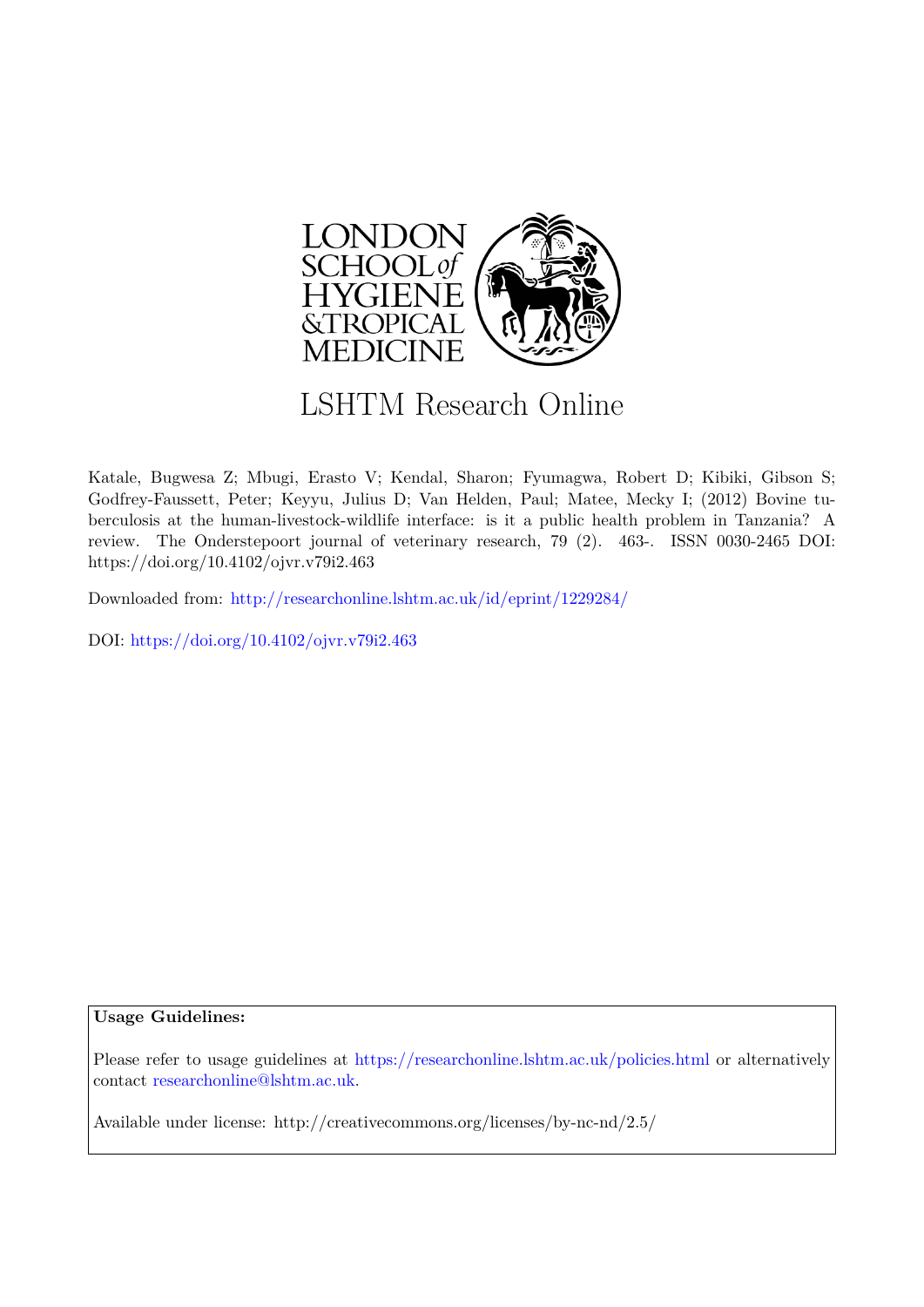#### Page 1 of 8

# **Bovine tuberculosis at the human-livestock-wildlife interface: Is it a public health problem in Tanzania? A review**

#### **Authors:**

Bugwesa Z. Katale<sup>1,2</sup> Erasto V. Mbugi1 Sharon Kendal3 Robert D. Fyumagwa2 Gibson S. Kibiki4 Peter Godfrey-Faussett<sup>5</sup> Julius D. Keyyu<sup>2</sup> Paul van Helden<sup>6</sup> Mecky I. Matee<sup>1</sup>

#### **Affiliations:**

1 Department of Microbiology and Immunology, Muhimbili University of Health and Allied Sciences, Tanzania

2 Tanzania Wildlife Research Institute, Njiro, Arusha, Tanzania

3 Centre for Emerging, Endemic and Exotic disease, Royal Veterinary College, United Kingdom

4 Kilimanjaro Christian Medical College, Kilimanjaro Clinical Research Institute, Tumaini University, Moshi, Tanzania

5 Department of Infectious and Tropical Diseases, London School of Hygiene and Tropical Medicine, United Kingdom

6 DST/NRF Centre of Excellence for Biomedical Tuberculosis Research/MRC Centre of Molecular and Cellular Biology, Division of Molecular Biology and Human Genetics, Faculty of Health Sciences, University of Stellenbosch, South Africa

**Correspondence to:** Bugwesa Katale

**Email:** [bugwesa2002@yahoo.co.uk](mailto:bugwesa2002@yahoo.co.uk)

**Postal address:**  PO Box 95001, Dar es Salaam, Tanzania

Despite the apparent public health concern about Bovine tuberculosis (BTB) in Tanzania, little has been done regarding the zoonotic importance of the disease and raising awareness of the community to prevent the disease. Bovine tuberculosis is a potential zoonotic disease that can infect a variety of hosts, including humans. The presence of multiple hosts including wild animals, inefficient diagnostic techniques, absence of defined national controls and eradication programs could impede the control of bovine TB. In Tanzania, the diagnosis of *Mycobacterium bovis* in animals is mostly carried out by tuberculin skin testing, meat inspection in abattoirs and only rarely using bacteriological techniques. The estimated prevalence of BTB in animals in Tanzania varies and ranges across regions from 0.2% to 13.3%, which is likely to be an underestimate if not confirmed by bacteriology or molecular techniques. *Mycobacterium bovis*  has been detected and isolated from different animal species and has been recovered in 10% of apparently healthy wildebeest that did not show lesions at post-mortem. The transmission of the disease from animals to humans can occur directly through the aerosol route and indirectly by consumption of raw milk. This poses an emerging disease threat in the current era of HIV confection in Tanzania and elsewhere. *Mycobacterium bovis* is one of the causative agents of human extra pulmonary tuberculosis. In Tanzania there was a significant increase (116.6%) of extrapulmonary cases reported between 1995 and 2009, suggesting the possibility of widespread *M. bovis* and *Mycobacterium tuberculosis* infection due to general rise of Human Immunodeficiency virus (HIV). This paper aims to review the potential health and economic impact of bovine tuberculosis and challenges to its control in order to safeguard human and animal population in Tanzania.

## **Introduction**

*Mycobacterium tuberculosis, Mycobacterium bovis, Mycobacterium bovis BCG, Mycobacterium canettii, Mycobacterium africanum, Mycobacterium pinnipedii, Mycobacterium microti, Mycobacterium caprae*, the *dassie* and the *oryx* bacillus, and the recently discovered *Mycobacterium mungi* are closely related species that form the *M. tuberculosis* complex (MTBC). *Mycobacterium tuberculosis* and *M. bovis* are the most important species in the complex which commonly cause human and animal tuberculosis (TB), with concomitant negative consequences for human and animal health and economic costs.

The probability of *M. bovis* transmission is more likely to occur between animals, particularly those in close contact such as herd animals (Grange & Collins 1987). Humans can also be infected by *M. bovis* from contact with infected animals or animal products and the likelihood of infection and disease, as with human forms of TB are exacerbated by crowding and stress (Figueroa-Munoz & Ramon-Pardo 2008). The transmission of *M. bovis* between humans or from humans to animals is very rare. Although the occurrence of *M. bovis* in humans is relatively minor compared to the burden from *M. tuberculosis* as far as we know, there is concern that the HIV and AIDS pandemic may have magnified this risk.

Transmission of *M. bovis* at the livestock-wildlife or human-animal interface occurs essentially because of overlap in their territories (Aranaz *et al*. 2004). Encroachment of wildlife sanctuaries by humans in Tanzania has increased the likelihood of this interaction and infection. Specifically, boundary regions areas in protected areas are used increasingly for grazing of livestock and agriculture and this corresponds with areas where the remaining population of wildlife has been concentrated by this land-use pressure (Etter *et al*. 2006). Factors as source of infection and

**Note:** Proceedings of the Conference of the Southern African Centre for Infectious Disease Surveillance 'One Health' held at the National Institute for Communicable Diseases, Johannesburg, July 2011.

**Copyright:** © 2012. The Authors. Licensee: AOSIS OpenJournals. This work is licensed under the Creative Commons Attribution License.

**How to cite this proceeding:** Katale, B.Z., Mbugi, E.V., Kendal, S., Fyumagwa, R.D., Kibik, G.S., Godfrey-Faussett, P. *et al*., 2012, 'Bovine tuberculosis at the human-livestock-wildlife interface: Is it a public health problem in Tanzania? A review', *Onderstepoort Journal of Veterinary Research* 79(2), Art. #463, 8 pages. http://dx.doi.org/10.4102/ojvr.v79i2.463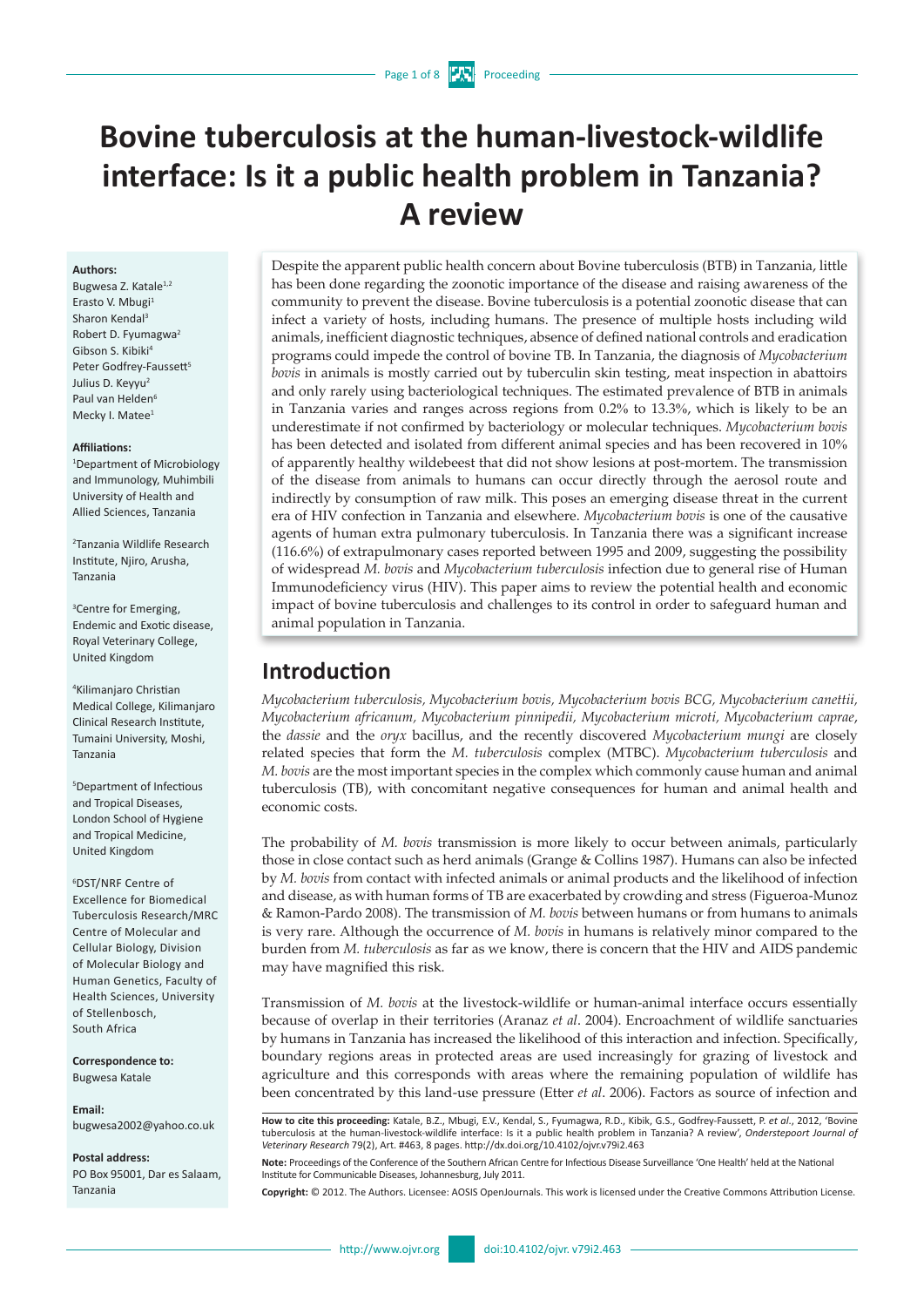transmissions of *M. bovis* include persistence of *M. bovis* in infected animals after death and survival of *M. bovis* in the environment (Aranaz *et al*. 2004).

It is not only domestic animals that can experience pathology from *M. bovis*, but a wide range of wild animal species in Africa, including lion (*Panthera leo*), buffalo (*Syncerus caffer)*, wildebeest (*Connochaetes taurinus),* kudu (*Tragelaphus strepsiceros*), bushbuck (*Tragelaphus scriptus*), topi (*Damaliscus lunatus*) and a number of others (Cleveland *et al*. 2005). These animals can be a source of infection for livestock and humans (Aranaz *et al*. 2004) and in Tanzania, a classic example is the illegal hunting of resident and migratory herbivores in protected areas (Loibooki *et al*. 2002; Magige *et al*. 2008; Sinclair & Arcese 1995). The transmission of bovine tuberculosis from wildlife to humans in such cases is by direct contact between infected animals and hunters, either via aerosol contamination when the carcass is opened, through entry of organisms via cuts in the skin or through the alimentary system (Fanning & Edwards 1991; Georghiou *et al*. 1989; Robinson *et al*. 1988).

Tuberculosis in man is generally characterised by loss of weight, weakness, poor appetite, [fever](http://www.emedicinehealth.com/script/main/art.asp?articlekey=58831), a productive [cough](http://www.emedicinehealth.com/script/main/art.asp?articlekey=58790), and night sweats. *Mycobacterium tuberculosis* is the most common cause of human TB, however an unknown proportion of cases occur due to *M. bovis* (Acha & Szyfres 1987) at least partly because it is impossible to distinguish tuberculosis infection caused by *M. bovis* from *M. tuberculosis*  from clinical signs alone. Bovine tuberculosis (BTB) is often subclinical; when present, clinical signs are not specifically distinctive and are characterised by weakness, anorexia, emaciation, dyspnoea, enlargement of lymph nodes, and cough, particularly with advanced tuberculosis (OIE 2009). Pathologically, BTB is characterised by the formation of granulomas (tubercles) that are usually yellowish and either caseous, caseo-calcareous or calcified and are sometimes encapsulated (De Lesle *et al*. 2002). However, in disseminated cases, multiple small granulomas may be found in numerous organs such as female genitalia (http:/[/www.cfsph.iastate.](http://www.cfsph.iastate.edu) [edu\)](http://www.cfsph.iastate.edu). *Mycobacterium bovis* may present as extra pulmonary tuberculosis often as cervical lymphadenitis (Kleeberg *et al*. 198`4; Mfinanga *et al*. 2004)**.** Based on this premise**,** *M. bovis* may present either as pulmonary TB (47%) or extrapulmonary cases (53%), whereas *M. tuberculosis* presents as 82% pulmonary and 18% extrapulmonary cases (Owendidactic. org, n.d.). Currently, *M. bovis* accounts for only 1% of all human TB in developed countries as compared to 10% in the developing world (Etchechoury *et al*. 2010). According to a WHO report (2010), there was a significant increase (116.6%) of extrapulmonary cases of TB reported in Tanzania between 1995 and 2009, which is suggestive of an emerging *M. bovis* epidemic, however, information on the contributions of *M. bovis* infection to extra pulmonary cases is very limited and it is possible that these extra cases may also be HIVrelated (Amanfu 2006). The survey conducted by National Tuberculosis and Leprosy Program, Tanzania (NTLP) in 2009 reported that 20.994 (37.2%) out of 64.417 TB patients

in Tanzania were co-infected with HIV. According to the World Bank (2010) report on development indicators, the prevalence of HIV (% of population aged 15−49) in Tanzania is 5.6%.

Tanzania has the third largest domestic stock population in Africa (after Ethiopia and Sudan). According to the Ministry of Livestock Development and Fisheries (MLDF) national census conducted in 2007/2008, the total numbers were 18.5 million cattle, 13.1 million goats, 3.6 million sheep and 53 million poultry. The livestock production system is a pastoral and agro-pastoral system, where movement of animals searching for pasture and water is unrestricted. The presence of large numbers of livestock in traditional settings and where animals are kept in close contact with little veterinary service contributes to spread of disease. Previous studies conducted in pastoral communities in the Arusha region found that a history of TB in the family, drinking raw milk, eating raw animal products, poor ventilation and having poor knowledge concerning transmission of tuberculosis were risk factors for *M. bovis* infection and disease (Mfinanga *et al*. 2004).

The diagnosis of TB in cattle in Tanzania is done by tuberculin skin testing (TST), meat inspection in abattoirs and rarely by bacteriological or molecular techniques The commonly used diagnostic test for human TB in primary health centres and hospitals is microscopic examination and culture, and speciation are not done routinely (Mfinanga *et al*. 2004). Although meat is recommended to be abbatoirinspected before entering markets, proper meat inspection is not effectively carried out due to the inadequacy of the veterinary service sector as a result of the withdrawal of public veterinary services. In addition, the recommended test and slaughter policy, a disease control program based on slaughter of positive reactors animals, is not properly implemented (see Figure 1) despite our knowledge that this policy has successfully reduced the prevalence of bovine tuberculosis (Michel *et al*. 2009). It is only Algeria, Burkina Faso, Cameroon, Morocco, Namibia and South Africa out of 48 countries in Africa that apply a test-and slaughter policy as a control measure and consider bovine tuberculosis as a notifiable disease (Cosivi 1998). The lack of public finances are obstacles in the control of bovine tuberculosis in many countries. In Tanzania, lack of clear policies on how bovine tuberculosis can be controlled and the failure of health authorities to recognise *M. bovis* as cause of tuberculosis hinder the control of the disease (Kazwala *et al*. 2006).

 Few studies have confirmed *M. bovis* in humans in Tanzania (Kazwala *et al*. 2001; Mfinanga *et al*. 2004), however, there is a body of evidence for *M. bovis* infection in man and a description of the relationships between *M. bovis* isolates found in humans and cattle. In their study, Kazwala *et al*. (2001) found that *M. bovis* isolates from man had a 70% – 80% genetic relatedness to those found in cattle, arguably suggesting an infection and evolutionary relationship between them. *Mycobacterium bovis* infection in man has also been reported in other countries in Africa including Nigeria, Zaire and Egypt (Cosivi 1998; Idrisu *et al*. 1977; Idigbe *et al*. 1986; Nafeh *et al*. 1992).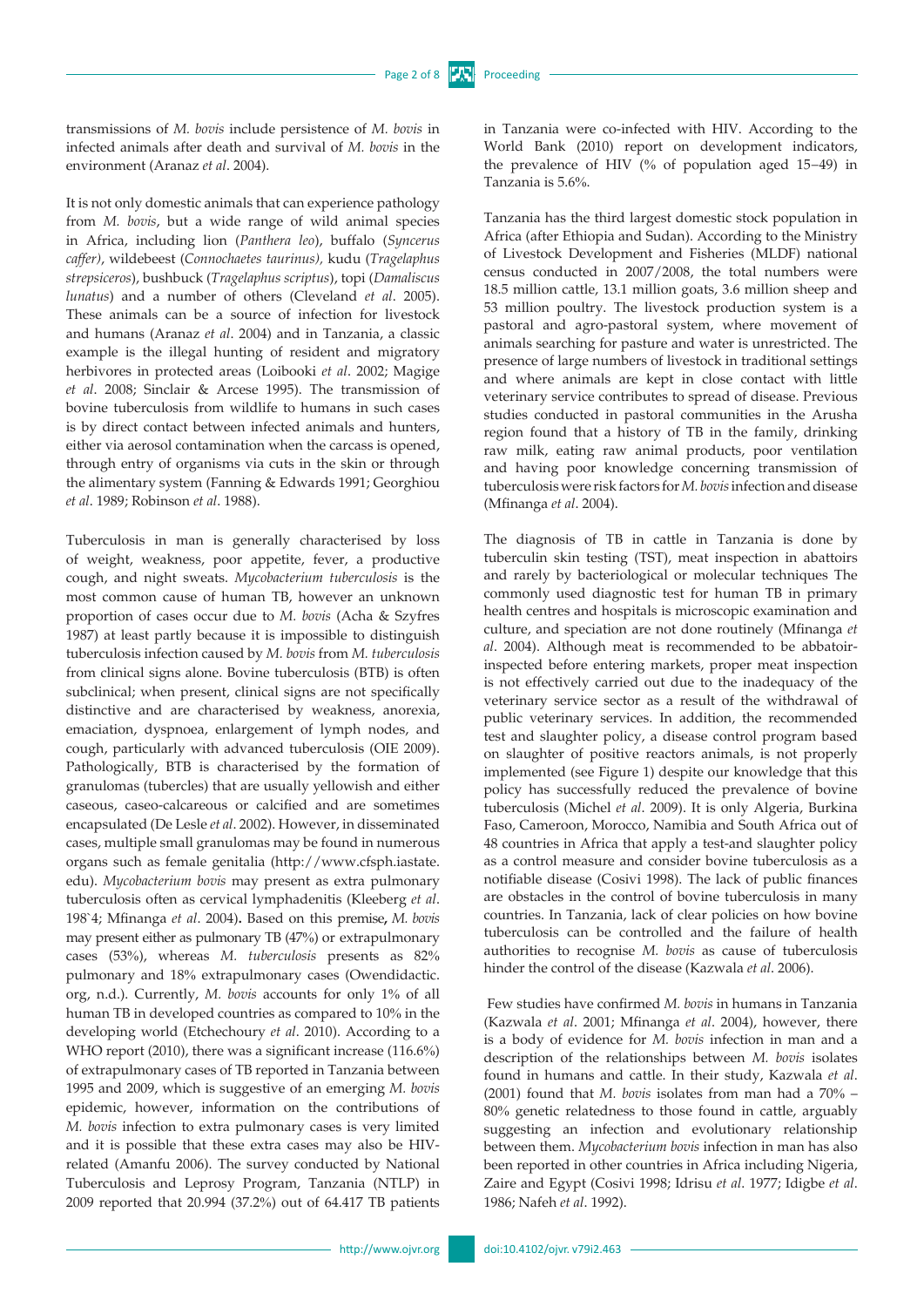This paper aims to review the current situation of *M. bovis* infection in animals and discuss the zoonotic importance of *M. bovis* in Tanzania. The paper also highlights the burden of tuberculosis, risk factors for infection, communities' knowledge on prevention of the disease and challenges to its control in order to safeguard the human and animal population in Tanzania.

# **Distribution of bovine tuberculosis in animals in Tanzania**

*Mycobacterium bovis* was demonstrated in Tanzania for the first time in 1952 (Markham 1952). Thereafter, it has been isolated from livestock, wildlife and humans. The prevalence of *M. bovis* in cattle varies between districts, with more infection in older cattle than yearlings and calves (Kazwala *et al*. 2001). Variation in *M. bovis* infection in different geographical areas of the country suggests that there are *M. bovis* infection foci (or hotspots). Shirima *et al*. (2003) suggested that many factors could contribute to *M. bovis* foci, including the presence of mycobacteria in the environment, management practices where animals are extensively grazed and overcrowded at watering points and auction markets. According to Cleveland *et al*. (2007), flooding has also been suggested as a propagating factor of *M. bovis* in the environment.

Reports from several studies that have been conducted in various districts have reported *M. bovis* infection in livestock as well as wildlife. The prevalence of presumed *M. bovis* infection determined by using a single intradermal comparative tuberculin test (SICTT) was 1.7% (*n* = 181) and 0.4% (*n* = 259) in Kibaha and Morogoro respectively (Mdegela *et al*. 2004) (Table 1). Durnez *et al.* (2009) reported a prevalence of 2.4% (*n* = 728) *M. bovis* infection in cattle from 49 herds belonging to extensive and intensive management systems. The prevalence of *M. bovis* infection reported by this study was in same range as demonstrated previously in the same region by Shirima *et al*. (2003). According to Kazwala *et al*. (1996), the highest prevalence of 13.3% *M. bovis* infection was reported in the Southern Highlands and larger herds of cattle had a higher rate of bovine tuberculosis. The prevalence of *M. bovis* infection in cattle in other parts of the country are as follows: Shinyanga, Mwanza, Bukoba: 0.2% in intensively managed farms (Jiwa *et al*. 1997), Rift valley districts (Babati, Hanang, Mbulu and Karatu) 0.93% (Kazwala *et al*. 2001), Manyara region 0.9% (Cleveland *et al*. 2007).

The prevalence of *M. bovis* in cattle has been reported to be higher in intensive systems than in pastoral production systems (Shirima *et al*. 2003). However, in contrast, Durnez *et al*. (2009) reported a higher prevalence of bovine tuberculosis in the extensive than in an intensive system. Husbandry practices in the country could contribute to the difference in prevalence of *M. bovis* infection in extensive and intensive systems. Free movement of animals, overcrowding in communal grazing areas and watering points might contribute to its spread.

A study by Kazwala and colleagues (2006) reported the similarity of *M. bovis* isolates from different geographical locations, which was attributed to migration of cattle as well as sale to local communities**.** Uncontrolled movement of cattle together with a decline in service of public sector in the provision of veterinary services impeded disease control programs in Tanzania. The withdrawal of a public veterinary service forced livestock keepers to take the responsibility of treating their own livestock in order to fill this vacuum [\(ftp.](ftp://ftp.fao.org/docrep/fao) [fao.org/docrep/fao\)](ftp://ftp.fao.org/docrep/fao).

In Tanzania, *M. bovis* infections have been confirmed in a number of wildlife species including buffalo (*Syncerus caffer*), African civet (*Civettictis civetta*, *n* = 1), lion (*Panthera leo*), wildebeest (*Connochaetes taurinus*), topi (*Damaliscus lunatus*) and lesser kudu (*Tragelaphus imberbis*) (Table 2). Of particular note, *M. bovis* has been recovered from apparently healthy wildebeest that did not show lesions at post-mortem (Cleveland *et al*. 2005). These reports are not comprehensive surveys and little information is available on the disease status in wildlife. Analysis of serum samples by using Enzyme Immunoassay (EIA) detected *M. bovis* antibodies in 4% of Serengeti lions, 6% (*n* = 17) buffalo (*Syncerus caffer*) in Tarangire and  $2\%$  ( $n = 41$ ) wildebeest in the Serengeti (Cleveland *et al*. 2005). It is important to note that the WHO recently issued a statement on the unreliability of serology to diagnose TB and these results are thus at best likely to be a significant underestimate and quantitatively inaccurate.

# **Countrywide survey of**  *Mycobacterium bovis* **infection in humans**

Tuberculosis accounts for approximately 6% of all deaths and 8% of all diseases in humans (NTLP 2007). However, the contribution of *M. bovis* to human tuberculosis in Tanzania is unknown, owing to the absence of efforts in most laboratories in hospitals and health centres to differentiate between the species of the *M. tuberculosis* complex. Despite the lack of data, according to Kazwala *et al*. (2001), *M. bovis* infection is considered as a pathogen of concern to people living in rural areas. In many developed countries, human TB caused by *M. bovis* accounts for around 1% of all TB cases, and sporadic cases occur either in elderly people by reactivation of ancient infections or in immigrants from countries where bovine TB has not been eradicated (De la Rua-Domenech 2006; Etchechoury *et al*. 2010). In the developing world the contribution of *M. bovis* to human tuberculosis is higher and account for an estimated 10% of all TB cases (Cousins *et al*. 1999; Etchochoury *et al*. 2010). Shitaye *et al*. (2007) reported that *M. bovis* infection in man depends on the prevalence of the disease in cattle, socioeconomic conditions, consumer habits, food hygiene practices and medical prophylaxis measures.

Human tuberculosis due to *M. bovis* is mostly the result of transmission from cattle to man and in many cases results into extrapulmonary manifestation (Cosivi 1998; Daborn *et al.,* 1997; Kazwala *et al*. 2001; Mfinanga *et al*. 2004; Amanfu *et al*. 2006; Munyeme & Munang'andu 2011). It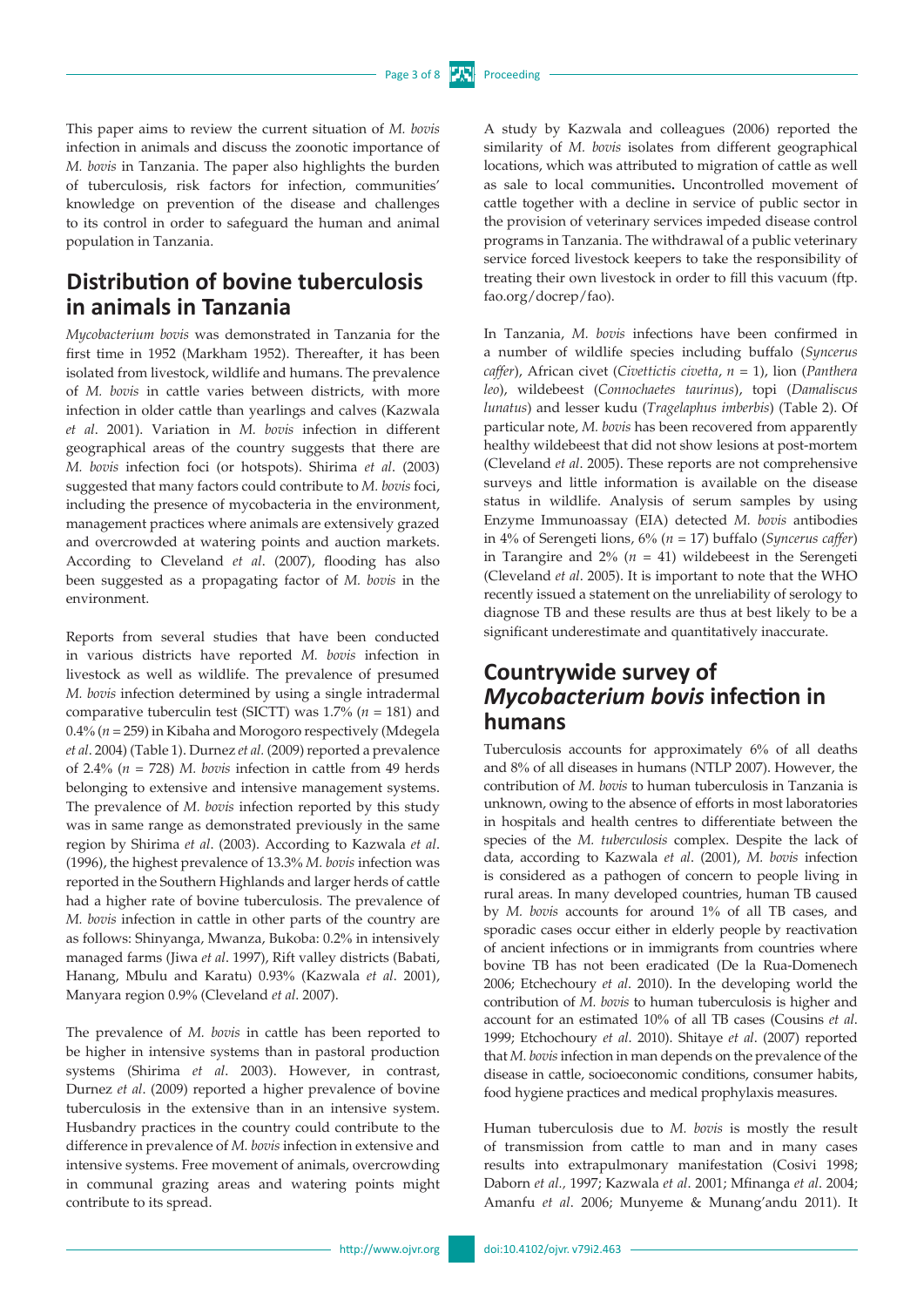has been suggested that *M. bovis* infection in man increases proportionately to the total number of TB cases and that HIV is a major factor for development of active TB disease (Cosivi 1998). In developing countries *M. bovis* infection in humans is also increasing due to the lack of control and diagnostic measures, and pasteurisation of milk (Etter *et al*. 2006). Thus there is every reason to be seriously concerned that the HIV pandemic will result in an increase of human tuberculosis due to *M. bovis*, and a greater degree of transmission of infection to other humans and to animals could well occur. Information on cross transmission of *M. bovis* infection between livestock, wildlife and man in Tanzania is limited. This situation is similar to that of other developing countries where *M. bovis*  infection in man is almost certainly underreported (Cosivi *et al*. 1998; Munyeme & Munang'andu 2011) due to the lack of diagnostic facilities to distinguish tuberculosis caused by *M. bovis* and *M. tuberculosis*.

In Africa, consumption of raw fresh milk and improperly cooked or raw meat, and the attitude of some communities which regard bushmeat (poached or hunted wildlife) as a cheap source of protein, represents one of the major risk factors for humans with respect to infection with *M. bovis*  (Aranaz *et al*. 2004; Etter *et al*. 2006). Kazwala *et al* (1998) found that out of 805 milk samples that were collected, 31 (3.9%) were positive for mycobacteria. In this study, atypical mycobacteria represented with 87% of the positive samples, however, 6.5% contained *M. bovis*. Whilst these samples represent a minority of the positives, the results show that raw milk is a threat to public health. Moreover, Durnez *et al*. (2009) reported a high prevalence of *M. bovis* and recovered atypical mycobacteria isolates from milk samples in and around Morogoro, Tanzania, and concluded that the populace, especially cattle owners in an extensive system, should be educated concerning bovine tuberculosis. The high level presence of atypical mycobacteria in milk also poses a danger to immunocompromised individuals, especially HIV and AIDS patients.

Mfinanga *et al*. (2004), in their study in the Arusha region, northern Tanzania, investigated 457 biopsy specimens, of which 65 (14.2%) were positive on culture for mycobacteria. In this study, the proportion of atypical mycobacteria was 31 (47.7%) compared to 7 (10.8%) *M. bovis*, and 27 (41.5%) *M. tuberculosis*. They concluded that atypical mycobacteria were more common than *M. tuberculosis* and therefore HIV and raw milk are major risk factors identified for *M. bovis* and non-tuberculous mycobacterial adenitis.

The finding that atypical mycobacteria are common was confirmed in a study by Durnez *et al*. (2011), in Morogoro, Tanzania, where 7.3% of 645 terrestrial small mammals sampled in cattle farms were positive for atypical mycobacteria. A high proportion of the atypical mycobacteria were recovered in insectivores as opposed to rodents. Insectivores feed on insects that spend most of their time in the ground. The recovery of atypical mycobacterium from this source is not surprising perhaps, since mycobacteria are well known environmental and soil dwelling microbes. What is

important in this work is that Durnez *et al.* (2011) established a direct correlation between the proportion of atypical mycobacterium in reacting and non-reacting tuberculin farms, complicating the interpretation of tuberculin skin testing (TST) results.

*Mycobacterium bovis* is one of the well-known causative agents of human extra-pulmonary tuberculosis. This situation prevails in Tanzania, where an early study (Daborn *et al.* 1997), showed that seven out of nineteen lymph node biopsies from suspected extra-pulmonary tuberculosis patients were infected with *M. tuberculosis* and four with *M. bovis*. In most developing countries, the extent of human tuberculosis due to *M. bovis* and the frequency of *M. bovis* extra-pulmonary tuberculosis is not known (Chen *et al*. 2009; Cosivi 1998). However, between 1995 and 2009, the number of reported extra-pulmonary TB cases increased from 6195 to 13 417 in Tanzania (WHO 2010, see Table 3), which is in all likelihood an underestimate (Kazwala *et al*. 2001). The available literature shows that *M. bovis* infections are correlated with people who keep large numbers of cattle (Kazwala 1996) and most cases of extra-pulmonary TB were found in regions with a high proportion of cattle to humans (Kazwala *et al*. 1993). A WHO (2006) zoonotic survey reported the following extrapulmonary cases in several regions with a high population of cattle in Tanzania; Arusha (30%), Mbeya (28.1%), Iringa (27.3%), Shinyanga (19.8%), Mara (19.7%), Dodoma (19.4%) and Mwanza region (10.8%). A study conducted by Mfinanga *et al*. (2004) found that a disproportionately high number of mycobacterial adenitis was found in subsistence farmers and livestock keepers in Arusha and Mbeya region which is suggestive of cross transmission of *M. bovis.* 

A high proportion of cattle are kept in traditional settings in rural areas where knowledge regarding *M. bovis* infection is generally minimal (Mfinanga *et al*. 2004). According to Pušić *et al*. (2008), the persistence of bovine tuberculosis is mostly linked to the traditional extensive breeding system and freeranging cattle.

*Mycobacterium bovis* is resistant to pyrazinamide, one of the four first line TB antibiotics and prognosis is often poor (WHO 2010). Given this scenario, it is not surprising that multidrug-resistant strains (MDR) of *M. bovis* have been detected in the USA (Bouvet *et al*. 1993) and Spain (Guerrero *et al*. 1997; Rivero *et al*. 2001).

A study conducted in Tanzania reported genetic relatedness of *M. bovis* isolates in man to those found in cattle (Kazwala *et al*. 2006). These authors found one strain of *M. bovis* from a human patient in Arusha region that had the same genotype as *M. bovis* from cattle within the same geographical area.

### **Risk factors for** *Mycobacterium bovis* **infection and disease in humans**

The risk factors for bovine tuberculosis are similar in different geographical areas. According to a study conducted in pastoral communities in the northern part of Tanzania, the risk factors for bovine tuberculosis in man were found to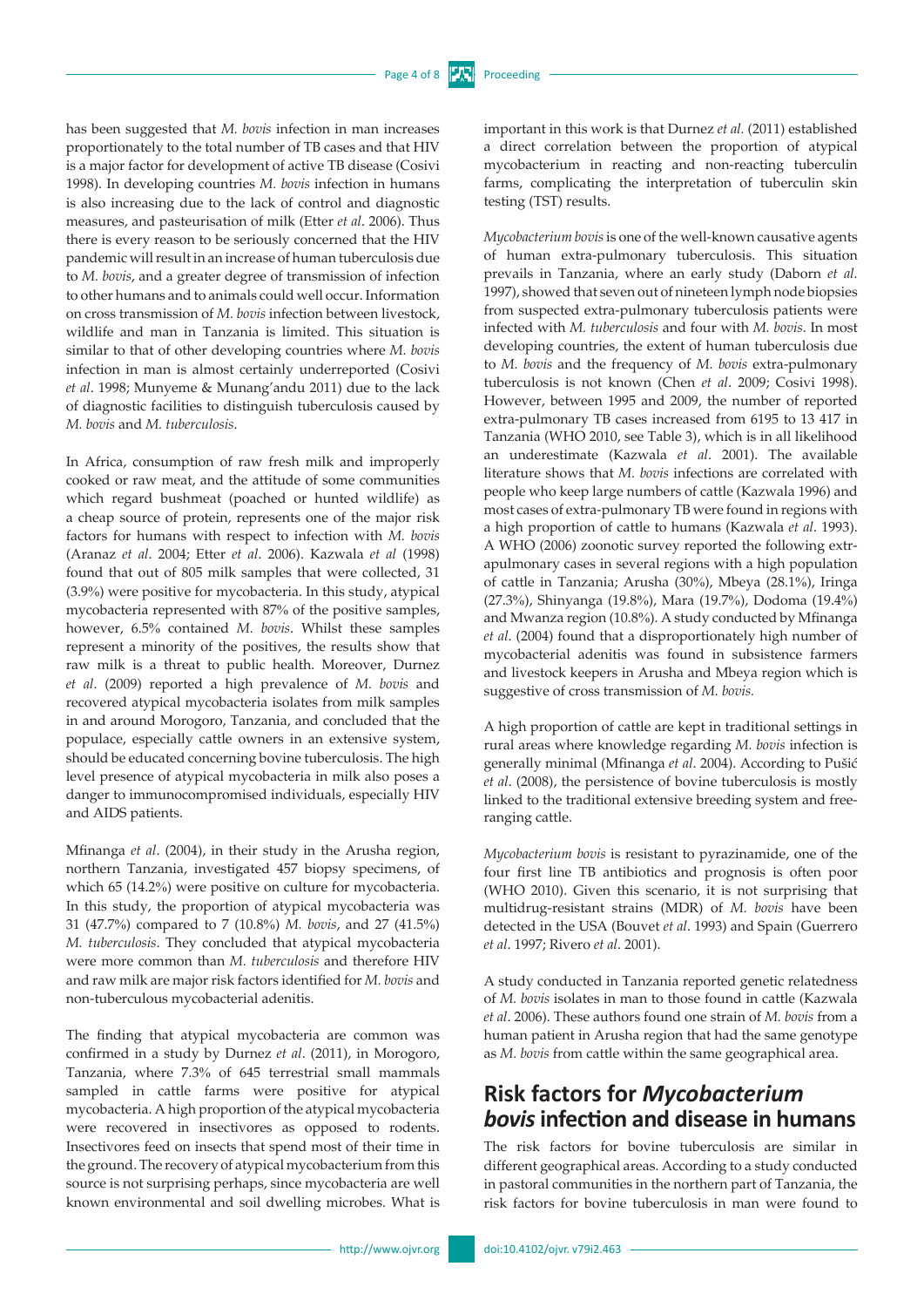be traditional practices such as sleeping in the same house as animals, lack of knowledge regarding the disease and its risks, HIV and AIDS, raw milk consumption and poor ventilation of houses (Mfinanga *et al*. 2004). In sub-Saharan Africa, active competition between large-scale commercial food enterprises and smaller, less regulated farmers who frequently ignore safety standards for hygiene and product quality, increases the risk of zoonotic tuberculosis (Etter *et al*. 2006).

Consumption of raw fresh milk is also a risk factor for bovine tuberculosis. Mdegella *et al* (2004) and colleagues in their study in Morogoro and Kibaha districts concluded that despite the low prevalence of tuberculosis in milk in the study herds, milk consumers are at high risk of being infected with the disease and insisted that farmers should be educated about the risk of bovine tuberculosis and associated health risks. Mfinanga *et al*. (2003) in their study on the role of livestock keeping in tuberculosis trends in pastoral communities in Babati, Hanang, Mbulu and Karatu districts in the Arusha region, found that all ethnic groups possessed habits and beliefs that increased the risk of being infected with both bovine and human tuberculosis.

In their study, Mdegella *et al*. (2004) found that 14% of milk samples ( $n = 109$ ) were positive for atypical mycobacteria. In addition, Mfinanga *et al*. (2004) found that several activities, including handling animals and animal products, specifically milking, herding cattle and goats, hunting, slaughtering, handling skins and hides, moving cow dung and plastering walls with dung or mud, might increase risk of zoonotic tuberculosis.

# **Role of husbandry practice in transmission of bovine tuberculosis**

Husbandry practices in Tanzania are divided into three categories, namely, extensive, intensive and semi-intensive systems. The extensive system is traditional and the most popular husbandry practice, and is the main source of milk and meat for Tanzania but receives very little attention from veterinary services. The extensive farming system is practised mostly in rural areas where animals share grazing land and watering points. Most of the cattle kept in Tanzania are Zebu (*Bos indicus)* which are relatively resistant to diseases (Frankel & Soule 1981; Wambura *et al*. 1998). The intensive systems are usually dairy and pig farms which are located in periurban areas and are intended for milk and pork production. In these systems, animals are frequently kept indoors and fed complete rations, but in some cases they are grazed outside to supplement feeding.

A single comparative intradermal tuberculin test (SCITT) survey conducted in different farming systems in the eastern zone of Tanzania found that bovine tuberculosis occurred both in intensive and pastoral farming systems, with significantly higher prevalence in the intensive system than in pastoral systems (Shirima *et al*. 2003). This could be attributed to husbandry practices in especially dairy cattle that are confined indoors, where close contact between animals and lack of ventilation increase chances of disease transmission. However, this is contrary to results presented by Durnez *et al*. (2009) in a more recent study, who showed that *M. bovis* infection in extensive farming systems was higher than intensive systems. The contradiction of infection rate in different farming systems could be explained by considering the management practices of each farming practice, or that systems have changed over time. In the extensive system, free movement of cattle which share grazing land and watering points facilitate disease transmission. Poor animal housing and drainage systems designs in intensive farm systems and water supply are key elements that could play a big role in diseases transmission (Pool 1945).

## **Challenges for control of bovine tuberculosis in cattle in Tanzania**

In Tanzania, *M. bovis* is considered as a neglected disease and it has not been assigned as a notifiable disease (Kazwala *et al*. 2006). When it comes to disease control, most resources are directed to notifiable diseases such as contagious bovine pleuropneumonia, African swine fever, rinderpest, contagious caprine pleuropneumonia and Rift Valley fever.

Extensive husbandry practices are widespread and cattle move from one place to another searching for grazing and watering points. This situation is exacerbated during drought, when nomadic tribes move and establish temporary settlements in areas where grazing land and water are available. Bovine tuberculosis could be eradicated at the national level if attention is given at policy level. According to Collins (2006), the success of a national eradication programme, include a clear identification of the goals, of the policies that guide actions and of the sequences of actions that are required within the programme to accomplish these goals. Eradication is possible if movement of cattle is controlled, if there is compulsory testing of all cattle within specified intervals, if positive reactors are removed (slaughtered in a controlled manner), if compensation is provided to farmers for all positive reactors, if compulsory identification is done, and if there is establishment and maintenance of disease free areas, and sufficient funds and manpower to fulfil the task are provided ([http://www.pathobiologics.org/ivphc/](http://www.pathobiologics.org/ivphc/ref/MCCRINDLE_SHANGAI_2006.pdf) [ref/MCCRINDLE\\_SHANGAI\\_2006.pdf\)](http://www.pathobiologics.org/ivphc/ref/MCCRINDLE_SHANGAI_2006.pdf). However, this has been impossible for most developing countries because of cost implications. In The Netherlands and Australia, eradication of bovine tuberculosis was successfully achieved due to the practical involvement of farmers as stakeholders (Collins 2006). However, the success of bovine tuberculosis eradication programmes in developed countries was achieved at a time when herds were smaller, and the intensity and demands of production were lower (Collins 2006).

The presence of maintenance hosts in wildlife populations also impede bovine tuberculosis eradication programs (Etter *et al*. 2006). White *et al*. (2008) reported that the presence of multiple hosts for bovine tuberculosis complicate control measures not only because of resistance variation between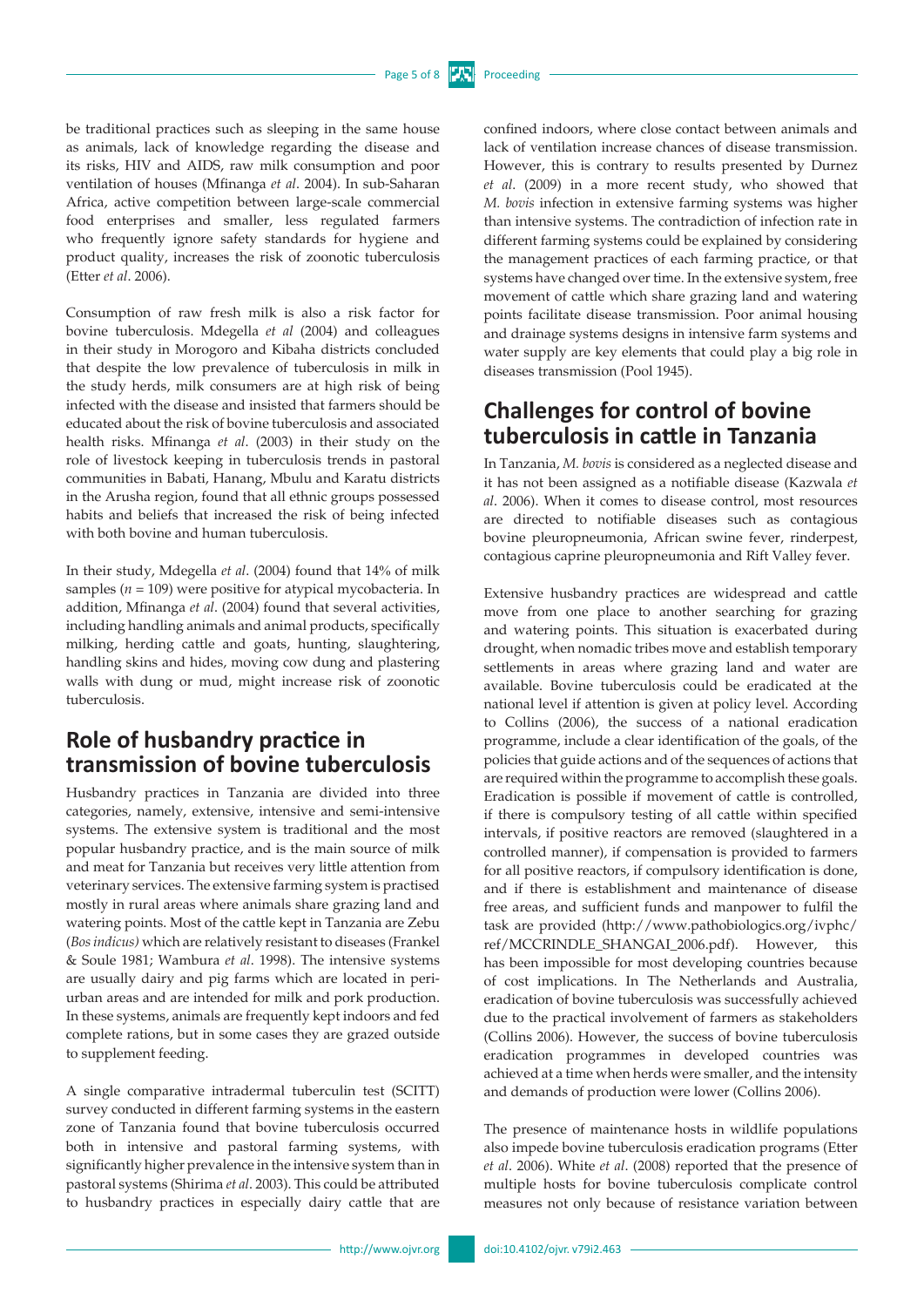the different host species but also because of ecological and behavioural differences. The African buffalo is a known maintenance host of bovine tuberculosis. Aerosol transmission of *M. bovis* within buffalo herds is favoured by their social behaviour (Michel *et al*. 2006) and can be transferred to domestic cattle by intermingling. Globally, the presence of wildlife maintenance hosts threatens *M. bovis* eradication programs (Etter *et al*. 2006). In Tanzania, the National policy on control of wildlife diseases in protected areas is to leave nature to take its own course. There are very few circumstances where treatment or intervention occurs or is allowed. Wildlife immunisation is not allowed in National Parks, Game Reserves and Game Controlled Areas. In circumstances where bovine tuberculosis control in wildlife is not practised and communities around protected area conduct illegal bush hunting in wildlife areas, the risk for cross-transmission of diseases to livestock and humans remain very high.

According to Cross and Gertz (2006) vaccination could potentially control bovine tuberculosis, but combining vaccination and culling of infected animals is a more attractive management option. This is perhaps of little importance for TB control at this stage, since there is no evidence that vaccination against TB would be successful, even if attempted. Furthermore, vaccination of cattle against bovine tuberculosis or improvement in tuberculosis testing procedures will have no effect on wildlife tuberculosis prevalence (Kao *et al*. 1997). In Britain, culling of a maintenance host of bovine tuberculosis, the badgers (*Meles meles*), increased the prevalence of bovine tuberculosis in the cattle population because of ecological and social disturbances of the badger populations (White *et al*. 2008). Thus, the reduction of transmission risk between species is not a simple matter.

However, a reduction of or minimising contact between wildlife and livestock could serve as a priority for future management of the disease in Tanzania. Collins and Grange (1983) reported that 'it is axiomatic that no control measures against transmissible diseases can be totally effective unless all reservoirs of the causative agent can be eliminated'. As in other parts of the world, the challenge facing the control of tuberculosis is the lack of an effective vaccine. The current TB vaccine, *M. bovis* Bacille Calmette-Guérin (BCG) provides little or no protection against pulmonary tuberculosis in cattle and man (Hogartha *et al*. 2005). Nevertheless, bovine tuberculosis could be controlled if there are sound control measures such as regular skin testing and removal of reactors, meat inspection in abattoirs, restriction of cattle movements (Pušić *et al*. 2008).

#### **Conclusion**

There is a remarkable paucity of information available on the zoonotic importance of bovine tuberculosis in humans, particularly in developing countries such as Tanzania. The lack of diagnostic facilities to distinguish between *M. bovis* and *M. tuberculosis* is a challenge. Moreover, high proportions of atypical mycobacteria in clinical specimens indicate a widespread environmental occurrence of these organisms, which further complicates accurate diagnosis. Lack of clear policies and implementation regarding control of bovine tuberculosis in cattle impedes control of the disease. Widespread evidence of *M. bovis* infection in animals and humans should be an alarm sign for medical and veterinary health professionals and government bodies. This illustrates the importance of the 'One Health Concept' that can bring together medical and veterinary practitioners as an important tool to fight diseases of public health and economic importance.

#### **Acknowledgement**

The authors would like to thank the Southern African Centre for Infectious Diseases Surveillance (SACIDS) funded by the Welcome Trust for support. Prof Mark Rweyemamu, The Director SACIDS is acknowledged for his ideas and encouragement in writing of the manuscript. The SACIDS Collaborative institutions in the United Kingdom (Royal Veterinary College and London School of Hygiene and Tropical Medicine) through London International Development Centre (LIDC) are also acknowledged for their support during a stay in the UK.

#### **Competing interest**

The authors declare that they have no financial or personal relationship(s) which may have inappropriately influenced them in writing this paper.

#### **Authors' contributions**

B.Z.K. (Muhimbili University of Health and Allied Sciences) reviewed the literature, drafted and wrote the manuscript. E.V.M. (Muhimbili University of Health and Allied Sciences) contributed to the drafting and critical review of the manuscript. S.K. (Royal Veterinary College) made conceptual contribution and critical review of the manuscript. R.D.F. (Tanzania Wildlife Research Institute) made conceptual contribution and significant review of the manuscript. G.S.K. (Kilimanjaro Clinical Research Institute) assisted in critical review of the manuscript and made contribution on preparation of the manuscript. P.G.F. (London School of Hygiene and Tropical Medicine) made conceptual contribution and critical review of the manuscript. J.D.K. (Tanzania Wildlife Research Institute) contributed to the drafting, conceptualization and critical review of the manuscript. P.v.H. (University of Stellenbosch) made conceptual contribution and critical review of the manuscript. M.I.M. (Muhimbili University of Health and Allied Sciences) made conceptual contribution and critical review of the manuscript. All authors have read and approved the final manuscript.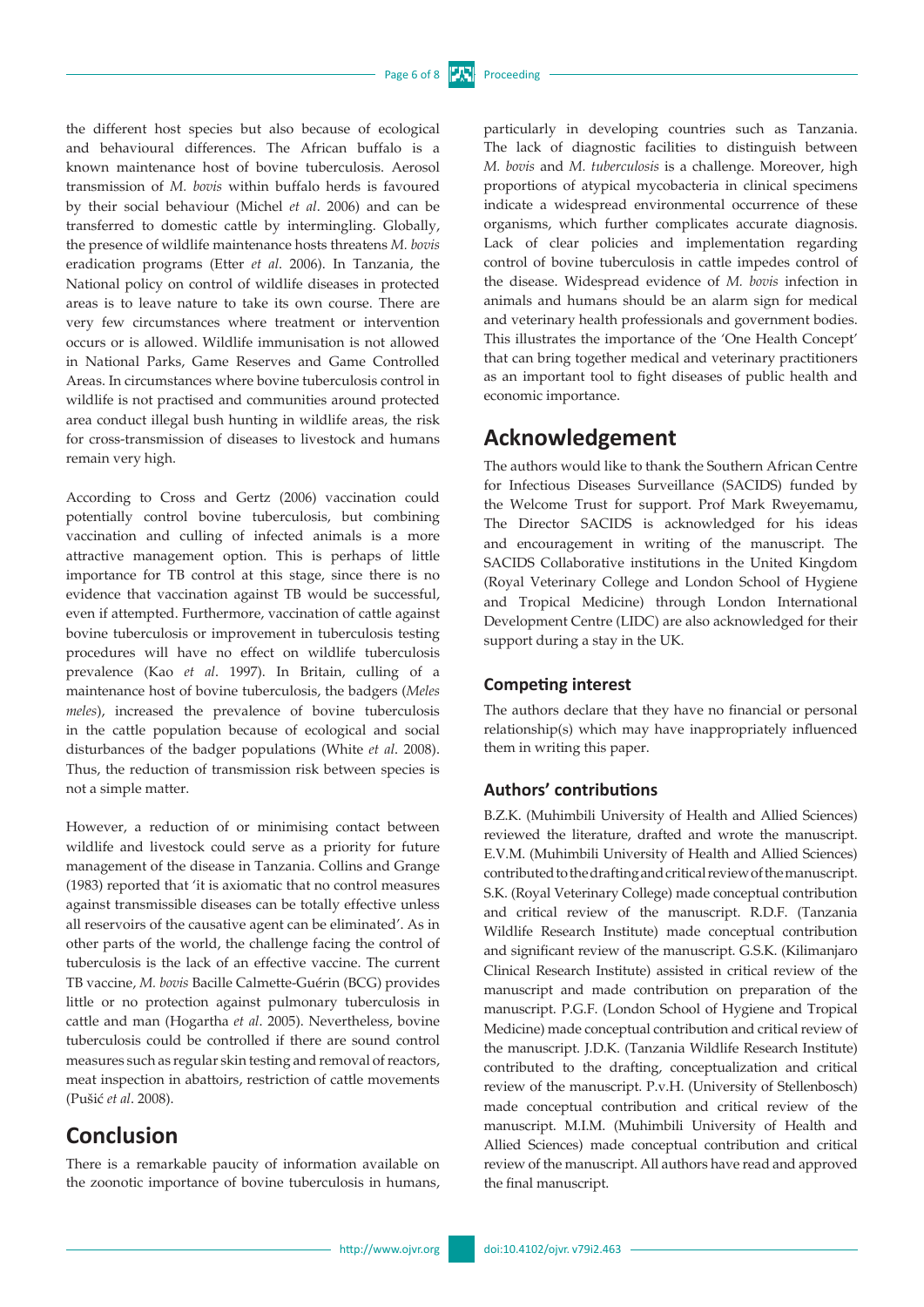### **References**

- Acha, P.N. & Szyfres, B., 1987, Zoonotic tuberculosis, in Zoonoses and communicable<br>diseases common to man and animals, 2nd edn., Pan American Health<br>Organisation/World Health Organisation, Scientific publication No 503, Washington.
- Amanfu, W., 2006, 'The situation of tuberculosis and tuberculosis control in animals of economic interest', *Tuberculosis* 86, 330−335. [http://dx.doi.org/10.1016/j.](http://dx.doi.org/10.1016/j.tube.2006.01.007) [tube.2006.01.007](http://dx.doi.org/10.1016/j.tube.2006.01.007)
- Aranaz, A., Juan, L., Montero, N., Sanchez, C., Galka, M., Delso, C. et al., 2004, 'Bovine<br>tuberculosis (Mycobacterium bovis) in wildlife in Spain', Journal of Clinical<br>Microbiology 42, 2602-2608. http://dx.doi.org/10.1128
- Bouvet, E., Casalino, E., Mendoza-Sassi, G., [Lariven S](http://www.ncbi.nlm.nih.gov/pubmed?term=%22Lariven S%22%5BAuthor%5D)., [Vallée E.](http://www.ncbi.nlm.nih.gov/pubmed?term=%22Vall%C3%A9e E%22%5BAuthor%5D), [Pernet M.](http://www.ncbi.nlm.nih.gov/pubmed?term=%22Pernet M%22%5BAuthor%5D) *et al*., 1993, 'Nosocomial outbreak of multidrug-resistant *Mycobacterium bovis* among HIV-infected patients: A case control study', *AIDS* 7, 1453−1460. [http://dx.doi.](http://dx.doi.org/10.1097/00002030-199311000-00008) [org/10.1097/00002030-199311000-00008](http://dx.doi.org/10.1097/00002030-199311000-00008)
- Chen, Y., Chao, Y., Deng, Q., Liu, T., Xiang, J., Chen, J. et al., 2009, 'Potential challenges<br>to the stop TB plan for humans in China; Cattle maintain M. bovis and M.<br>tuberculosis', Tuberculosis 89, 95-100. http://dx.doi. [199311000-00008](http://dx.doi.org/10.1097/00002030-199311000-00008)
- Cleaveland, S., Mlengeya, T., Kazwala, R.R., Michel, A., Kaare, M.T., Jones, S.L. *et al*., 2005, 'Tuberculosis in Tanzanian wildlife', *Journal of Wildlife Diseases* 41, 446−453.
- Cleaveland, S., Shaw, D.J., Mfinanga, S.G., Shirima, G., Kazwala, R.R., Eblate E. *et al*., 2007, '*Mycobacterium bovis* in rural Tanzania, risk factors for infection in human and cattle populations', *Tuberculosis* 87, 30−43. [http://dx.doi.org/10.1016/j.](http://dx.doi.org/10.1016/j.tube.2006.03.001) [tube.2006.03.001](http://dx.doi.org/10.1016/j.tube.2006.03.001)
- Collins, C.H. & Grange, J.M., 1983, 'The bovine tubercle bacillus', *Journal of Applied Bacteriology* 55, 13−29.<http://dx.doi.org/10.1111/j.1365-2672.1983.tb02643.x>
- Collins, J.D., 2006, 'Tuberculosis in cattle: Strategic planning for the future', *Veterinary Microbiology* 112, 369−381. <http://dx.doi.org/10.1016/j.vetmic.2005.11.041>
- Cosivi, O., Grange, J.M, Daborn, C.J., Rviglione, M.M., Fujikura, T., Cousins, D. et al., 1998, 'Zoonotic tuberculosis due to *Mycobacterium bovis* in developing countries', *Emerging Infectious Diseases* 4, 59-70. http:// [eid0401.980108](http://dx.doi.org/10.3201/eid0401.980108)
- Cousins, D.V., Williams, S.N. & Dawson, D.J., 1999, 'Tuberculosis due to Mycobacterium<br>bovis in the Australian population, DNA typing of isolates, 1970–1994', *The<br>International Journal of Tuberculosis and Lung Disease 3,*
- Cross, P.C. & Getz, W.M., 2006, 'Assessing vaccination as a control strategy in an<br>ongoing epidemic', 'Bovine tuberculosis in African buffalo', Ecological Modelling<br>96, 494-504. http://dx.doi.org/10.1016/j.ecolmodel.2006.0
- Daborn, C.J., Grange, J.M. & Kazwala, R.R., 1996, 'The bovine tuberculosis cycle-<br>An African perspective', Society for Applied Bacteriology symposium series 25,<br>275-32s.<http://dx.doi.org/10.1111/j.1365-2672.1996.tb04595.x>
- De la Rua-Domenech, R., 2006, 'Human Mycobacterium bovis infection in the United<br>Kingdom: Incidence, risks, control measures and review of the zoonotic aspects<br>of bovine tuberculosis', Tuberculosis 86, 77-109. http://dx.do [tube.2005.05.002](http://dx.doi.org/10.1016/j.tube.2005.05.002)
- De Lesle, G.W., Bengis, R.G., Schmitt, S.M. & O' Brien, D.J., 2002, 'Tuberculosis in freeranging wildlife: detection, diagnosis and management', *Revue Scientifique et Technique* (OIE) 21, 317−334.
- Durnez, L., Eddyani, M., Mgode, G.F., Katakweba, A., Katholi, R.I., Kazwala R.R. *et al*., 2008, 'First detection of mycobacteria in African rodents and insectivores, using stratified pool screening', *Applied and Environmental Microbiology* 74, 768−773. <http://dx.doi.org/10.1128/AEM.01193-07>
- Durnez, L., Katakweba, A., Sadiki, H., Katholi, C.R., Kazwala, R.R., Machang'u, R.R. et<br>al., 2011, 'Mycobacteria in terrestrial small mammals on cattle farms in Tanzania',<br>Veterinary Medicine International. http://dx.doi.o
- Durnez, L., Sadiki, H., Katakweba, A., Machang'u, R.R., Kazwala, R.R., Leirs, H.<br>et al., 2009, 'The prevalence of *Mycobacterium bovis*-infection and typical<br>mycobacterioses in cattle in and around Morogoro, Tanzania', Tro *Health and Production* 41, 1653−1659. [http://dx.doi.org/10.1007/s11250-009-](http://dx.doi.org/10.1007/s11250-009-9361-4) [9361-4](http://dx.doi.org/10.1007/s11250-009-9361-4)
- Etchechoury, I., Echeverrıa Valencia, G., Morcillo, N., Sequeira, M.D., Imperiale, B., López, M. *et al., 2*010, 'Molecular typing of *Mycobacterium bovis* Isolates in<br>Argentina: First description of a person-to-person transmission case', *Zoonoses*<br>*Public Health* 57, 375–381. http://dx.doi.org/10.1111/j.18
- Etter, E., Donald, P., Jori, F., Caron, A., Goutard, F. & Roger, F., 2006, 'Risk analysis and<br>bovine tuberculosis, a re-emerging zoonosis', Annals of the New York Acadamy of<br>Sciences 1081, 61-73. http://dx.doi.org/10.1196/
- Fanning, A. & Edwards, S., 1991, '*Mycobacterium bovis* infection in human beings in contact with elk (*Cervus elaphus*) in Alberta, Canada', *Lancet* 338, 1253−1255. [http://dx.doi.org/10.1016/0140-6736\(91\)92113-G](http://dx.doi.org/10.1016/0140-6736(91)92113-G)
- Figueroa-Munoz, J. & Ramon-Pardo, P., 2008, 'Tuberculosis control in vulnerable groups', *Bulletin of the World Health Organization*, Part issues 86, 657−736.
- Frankel, O.H. & Soule, E.M., 1981, 'Conservation and Evolution', Cambridge University Press, Cambridge, USA.
- Georghiou, P., Patel, A.M. & Konstantinos, A., 1989, 'Mycobacterium bovis as an<br>occupational hazard in abattoir workers', Australian and New Zealand Journal of<br>Medicine 19, 409-410. http://dx.doi.org/10.1111/j.1445-5994.19
- Grange, J.M. & Collins, C.H., 1987, 'Bovine tubercle bacilli and disease in animals and man', *Epidemiology and Infection* 99, 221−234. [http://dx.doi.org/10.1017/](http://dx.doi.org/10.1017/S0950268800067686) [S0950268800067686](http://dx.doi.org/10.1017/S0950268800067686)
- Guerrero, A., Cobo, J., Fortún, J., Navas, E., Quereda, C., Assensio, A. et al., 1997, 'Nosocomial transmission of Mycobacterium bovis resistant to 11 drugs in pople with advanced HIV-1 infection', Lancet 350, 1738-1742. h [org/10.1016/S0140-6736\(97\)07567-3](http://dx.doi.org/10.1016/S0140-6736(97)07567-3)
- Hogarth, P.J., Logan, K.E., Vordermeier, H.M., Singh, M., Hewinson, R.G. & Chambers,<br>M.A., 2005, 'Protective immunity against Mycobacterium bovis induced by<br>vaccination with Rv3109c-a member of the esat-6 gene family', Vac 2557−2564.<http://dx.doi.org/10.1016/j.vaccine.2004.11.030>
- Idigbe, E.O., Anyiwo, C.E. & Onwujekwe, D.I., 1986, 'Human pulmonary infections with bovine and atypical mycobacteria in Lagos, Nigeria', *Journal of Tropical Medicine and Hygiene* 89, 143−8.
- Idrisu, A. & Schnurrenberger, P., 1997, 'Public health significance of bovine tuberculosis in four northern states of Nigeria, a mycobacteriologic study', *Nigerian Medical Journal* 7, 384−7.
- Jiwa, S.H.F., Kazwala, R.R., Aboud, A.A.O. & Kalaye, W.J., 1997, 'Bovine tuberculosis in the Lake Victoria zone of Tanzania and its possible consequences for human<br>health in the HIV/AIDS era', *Veterinary Research Communication* 21, 533−539.<br><http://dx.doi.org/10.1023/A:1005900929479>
- Kao, R.R., Robberts, M.G. & Ryan, T.J., 1997, 'A model of bovine tuberculosis control in domesticated cattle herds', *Proceedings. Biological Sciences/ The Royal Society* 264, 1069−1076.
- ,Kazwala, R.R, Daborn, C., Sharp, J.M., Kambarage, D.M., Jiwa, S.F. & Mbembeti, N.A.<br>2001, 'Isolation of *Mycobacterium bovis from* human cases of cervical adenitis in<br>Tanzania, a cause for concern?', *International Journa Diseases* 5, 87−91.
- Kazwala, R.R., 1996, 'Molecular epidemiology of bovine tuberculosis in Tanzania', PhD thesis, Edinburgh, University of Edinuburgh.
- Kazwala, R.R., Catley, A.P., Daborn, C.J. & Kambarage, D.M., 1993, 'The zoonotic<br>implications of bovine tuberculosis in Tanzania', in P.M. Msolla & S.I.K. Kimera<br>eds.), Proceedings of the 10th Tanzania Veterinary Associati conference. Morogoro, Tanzania: *Tanzania Veterinary Association* 1993, 67−81.
- Kazwala, R.R., Daborn, C.J., Kusiluka, L.J.M., Jiwa, S.F.H., Sharp, J.M. & Kambarage, D.M., 1998, 'Isolation of Mycobacterium species from raw milk of pastoral cattle of the Southern Highlands of Tanzania', *Tropical Animal Health and Production* 30, 233−239.<http://dx.doi.org/10.1023/A:1005075112393>
- Kazwala, R.R., Daborn, C.J., Kusiluka, L.J.M., Jiwa, S.F.H., Sharp, J.M. & Kambarage, D.M., 1998, 'Isolation of Mycobacterium species from raw milk of pastoral cattle of the Southern Highlands of Tanzania', *Tropical Animal Health and Production* 30, 233−239.<http://dx.doi.org/10.1023/A:1005075112393>
- , Kazwala, R.R., Kambarage, D.M., Daborn, C.J, Nyange, J., Jiwa, S.F.H. & Sharp, J.M.<br>2001, 'Risk factors associated with the occurrence of bovine tuberculosis in cattle<br>10 in the Southern Highlands of Tanzania', Veterinar 609−614.<http://dx.doi.org/10.1023/A:1012757011524>
- Kazwala, R.R., Kusiluka, L.J.M., Sinclair, K., Sharp, J.M. & Daborn, C.J., 2006, 'The<br>molecular epidemiology of Mycobacterium bovis infections in Tanzania', Veterinary<br>Microbiology 112, 201-210. http://dx.doi.org/10.1016/j
- Kleeberg, H.H., 1984, 'Human tuberculosis of bovine origin in relation to public health', *Revue Scientifique et Technique* (OIE) 3, 11−32.
- Loibooki, M., Hofer, H., Campbell, K.L.I. & East, M.L., 2002, 'Bushmeat hunting by communities adjacent to the Serengeti National Park, Tanzania, the importance of livestock ownership and alternative sources of protein and income', *Environmental Conservation* 29, 391−398.<http://dx.doi.org/10.1017/S0376892902000279>
- [Magige,](http://www.springerlink.com/content/?Author=Flora+John+Magige) F.J., [Holmern,](http://www.springerlink.com/content/?Author=Tomas+Holmern) T., [Stokke,](http://www.springerlink.com/content/?Author=Sigbj%c3%b8rn+Stokke) S., [Mlingwa,](http://www.springerlink.com/content/?Author=Charles+Mlingwa) C. & [Røskaft](http://www.springerlink.com/content/?Author=Eivin+R%c3%b8skaft), E., 2008, 'Does illegal hunting affect density and behaviour of African grassland birds? A case study on ostrich (*Struthio camelus*)', *[Biodiversity and Conservation](http://www.springerlink.com/content/0960-3115/)* [18](http://www.springerlink.com/content/0960-3115/18/5/) , 1361−1373. [http://](http://dx.doi.org/10.1007/s10531-008-9481-6) [dx.doi.org/10.1007/s10531-008-9481-6](http://dx.doi.org/10.1007/s10531-008-9481-6)
- Markham, A.E.G., 1952, 'Bovine tuberculosis in the Southern Highlands Province of Tanganyika', PhD thesis, University of London, UK.
- Mdegela, R.H., Kusiluka, L.J., Kapaga, A.M., Karimuribo, E.D., Turuka, F.M., Bundala, A. *et al*., 2004, 'Prevalence and determinants of mastitis and milk-borne zoonoses in smallholder dairy farming sector in Kibaha and Morogoro districts in Eastern Tanzania', *Journal of Veterinary Medicine* B, *Infectious Diseases and Veterinary Public Health* 51, 123−128. <http://dx.doi.org/10.1111/j.1439-0450.2004.00735.x>
- Mfinanga, G.S., Morkve, O., Kazwala, R.R., Cleaveland, S., Sharp, J.M., Shirima, G.M. *et al*., 2003, 'Tribal differences in perception of tuberculosis, a possible role in tuberculosis control in Arusha, Tanzania', *The International Journal of Tuberculosis and Lung Disease* 7, 933−941.
- Mfinanga, S.G.M., Morkve, O., Kazwala, R.R., Cleaveland, S., Sharp, M.J., Kunda, J. et<br>al., 2004, 'Mycobacterial adenitis, role of Mycobacterium bovis, non tuberculous<br>mycobacteria, HIV infection, and risk factors in Arush *Medical Journal* 81, 171−178.<http://dx.doi.org/10.4314/eamj.v81i4.9150>
- Michel, A.L., Bengis, R.G., Keet, D.F., Hofmeyr, M., De Klerk, L-M., Cross, P.C. *et al.*, 2006, 'Wildlife tuberculosis in South African conservation areas, implications and challenges', *Veterinary Microbiology* 112**,** 91−100. [http://dx.doi.org/10.1016/j.](http://dx.doi.org/10.1016/j.vetmic.2005.11.035) [vetmic.2005.11.035](http://dx.doi.org/10.1016/j.vetmic.2005.11.035)
- Michel, A.L., Coetzee, M.L., Keet, D.F., Maré, L., Warren, R., Cooper, D. et al., 2009, 'Molecular epidemiology of *Mycobacterium bovis* isolates from free ranging wildlife in South African game reserves', Veterinary Micro
- Ministry of Livestock Development and Fisheries (MLDF) (National livestock census sample statistics 2007 – 2008, Agricultural policy, Dar es Salaam, Tanzania.
- Munyeme, M. & Munang'andu, H.M.A., 2011, 'Review of bovine tuberculosis in the Kafue basin ecosystem', *Veterinary Medicine International*.